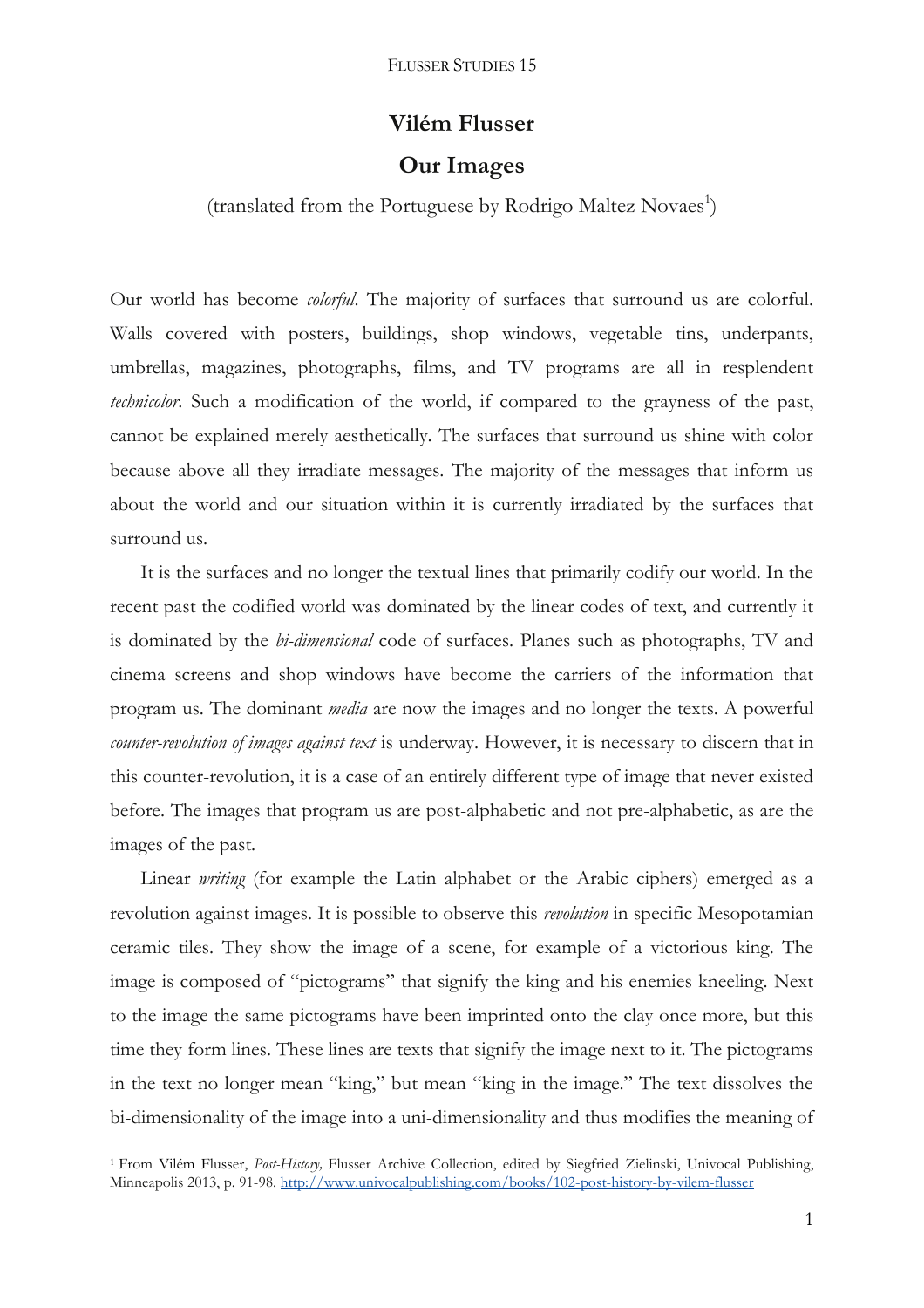the message. It starts to *explain* the image.

The text describes the image as it aligns the symbols contained in the image. It orders the symbols as if they were pebbles ("calculi"), and orders them in series just like a necklace ("abacus"). Texts are calculations, enumerations of the image's message. They are *accounts and tales<sup>2</sup>* .

Images must be explained or told, because as with every mediation between man and the world, they are subjected to an internal dialectic. They represent the world to man but simultaneously interpose themselves between man and the world ("*vorstellen*"). As far as they represent the world, they are like maps; instruments for orientation in the world. As far as they interpose themselves between man and the world, they are like screens, like coverings of the world. Writing was invented when the concealing and alienating function of images threatened to overshadow the orienting function. Or when images threatened to transform men into its instruments instead of serving as instruments for men.

The first scribes were *iconoclasts*. They sought to break and pierce the images that had become opaque, in order to turn them once again transparent for the world. So that the images could once again serve as maps, instead of being "worshipped." The scribes' revolutionary engagement is clearly seen in Plato and the prophets: they *demythologized* images.

The gesture to read and write texts happens at a level of consciousness that is *one step* removed from the level in which images are ciphered and deciphered. For imageconsciousness the world is a *context of scenes*: it is experienced and known via bidimensional mediations or surfaces. For textual-consciousness the world is a *context of processes*: it is experienced and known via the mediation of lines. For the consciousness structured by images, reality is a *situation*: it imposes the relation between its elements. This consciousness is magical. For the consciousness structured by texts, reality is a *becoming*: it imposes the question of the event. This consciousness is *historical*. With the invention of writing, history begins.

However, writing did not eliminate images. The history of the West (of the only "historical culture" *sensu stricto*), may be seen as a dialectic between image and text. "Imagination" as the ability to decipher images and "conceptualization" as the ability to

 $\overline{a}$ 

<sup>2</sup> In Portuguese Flusser creates a play with the words "contas" and "contos." Contas can be translated as both beads and accounts and contos as tales or loose- change, small coins. Both allude to small things that can be lined up and strung together but that also point to a climate of linear narrative. [TN]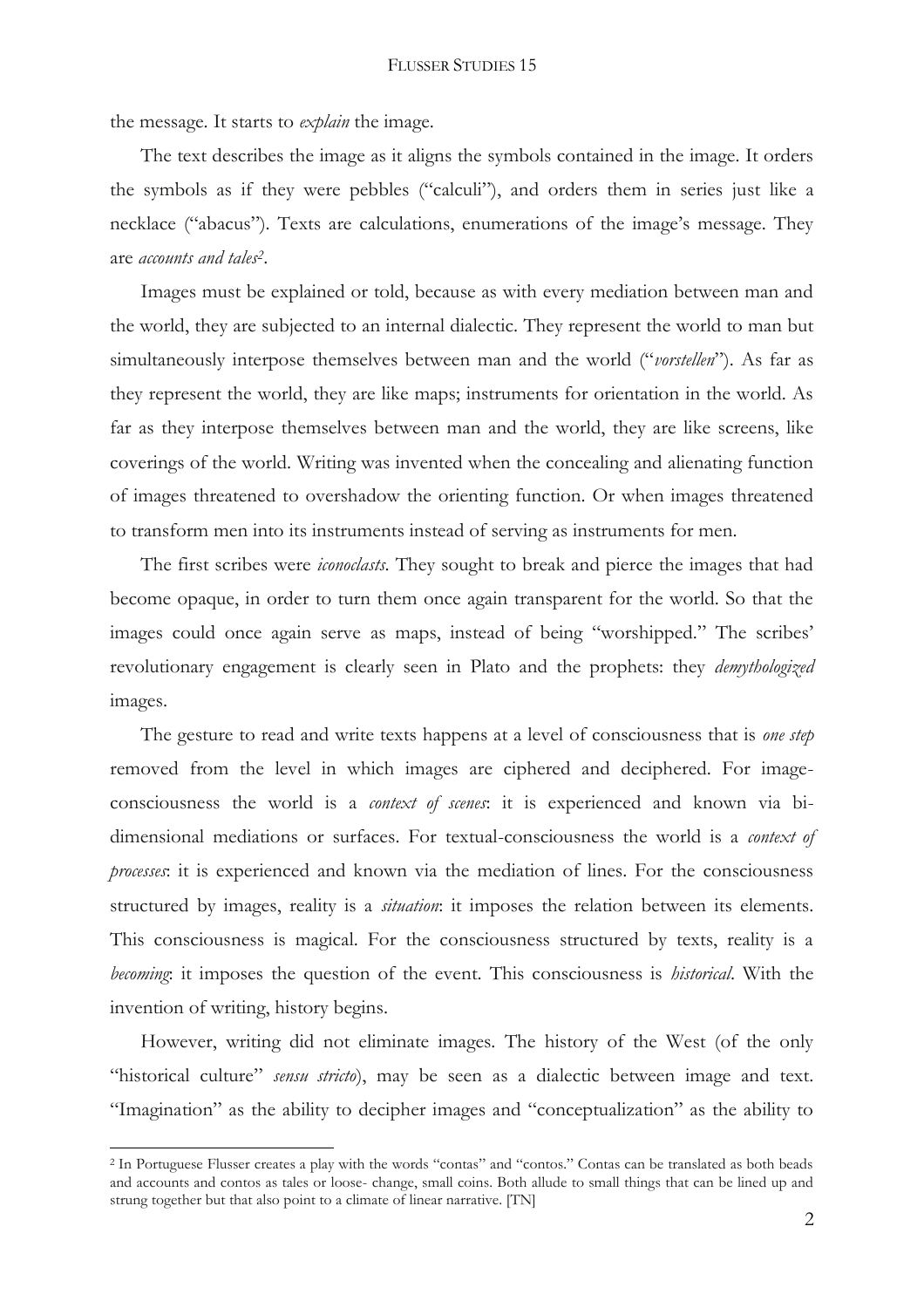decipher texts, are mutually superseded. Conception becomes progressively more imaginative and imagination more conceptual. Western society can be divided into two levels: the basic level, that of the illiterate that live magically (the serfs) and the level of the literate that live historically (the priesthood), or the level of images and the level of texts. And there is feedback between the two levels: images illustrate texts and texts describe images.

The invention of the *printing press* and the increase of general literacy through *compulsory schooling* dramatically modified this dialectic. Texts became cheap and accessible, first to the bourgeoisie and then the proletariat. Historical consciousness became accessible to Western society as a whole and was superimposed onto magical consciousness. Images were expelled from everyday life into the "*baux-art*" ghetto. Historical images, and above all the scientific ones, became unimaginable. Texts became "purely conceptual." Thus texts betrayed the intention that created them: they no longer explained or demythologized images. They were no longer de-alienating and started to follow their own internal dynamic, which is the linearity of the discourse.

Texts, as all other mediation, including images, obey an internal dialectic. They represent the world and conceal the world, they are instruments to orient but form opaque walls in libraries. They de-alienate and alienate man. Man may forget the orienting function of texts, which is their intended aim, and may start to act in function of them. This inversion of the relation "text-man," such "textolatry," characterizes our history in its last stages. Political ideologies are examples of this type of madness. Thus historical consciousness gradually lost the ground that supports it, the contact that the texts establish with the world of concrete experiences. And this contact happens only when texts explain images, when they have imaginable messages. The 19th century is therefore the stage for the *crisis of historicity*.

That was when photographs were invented, with their several variations; films, videos, holograms, etc. In sum: *technical images*. They are instruments for turning the messages of texts imaginable. Texts were originally aimed against images, in order to turn them transparent for our concrete lived experience, with the aim of freeing humanity from hallucinatory madness. Technical images have a similar aim: they drive against texts with the aim to turn them transparent for our concrete lived experience, in order to free humanity from conceptual madness. The gesture to codify and decipher technical images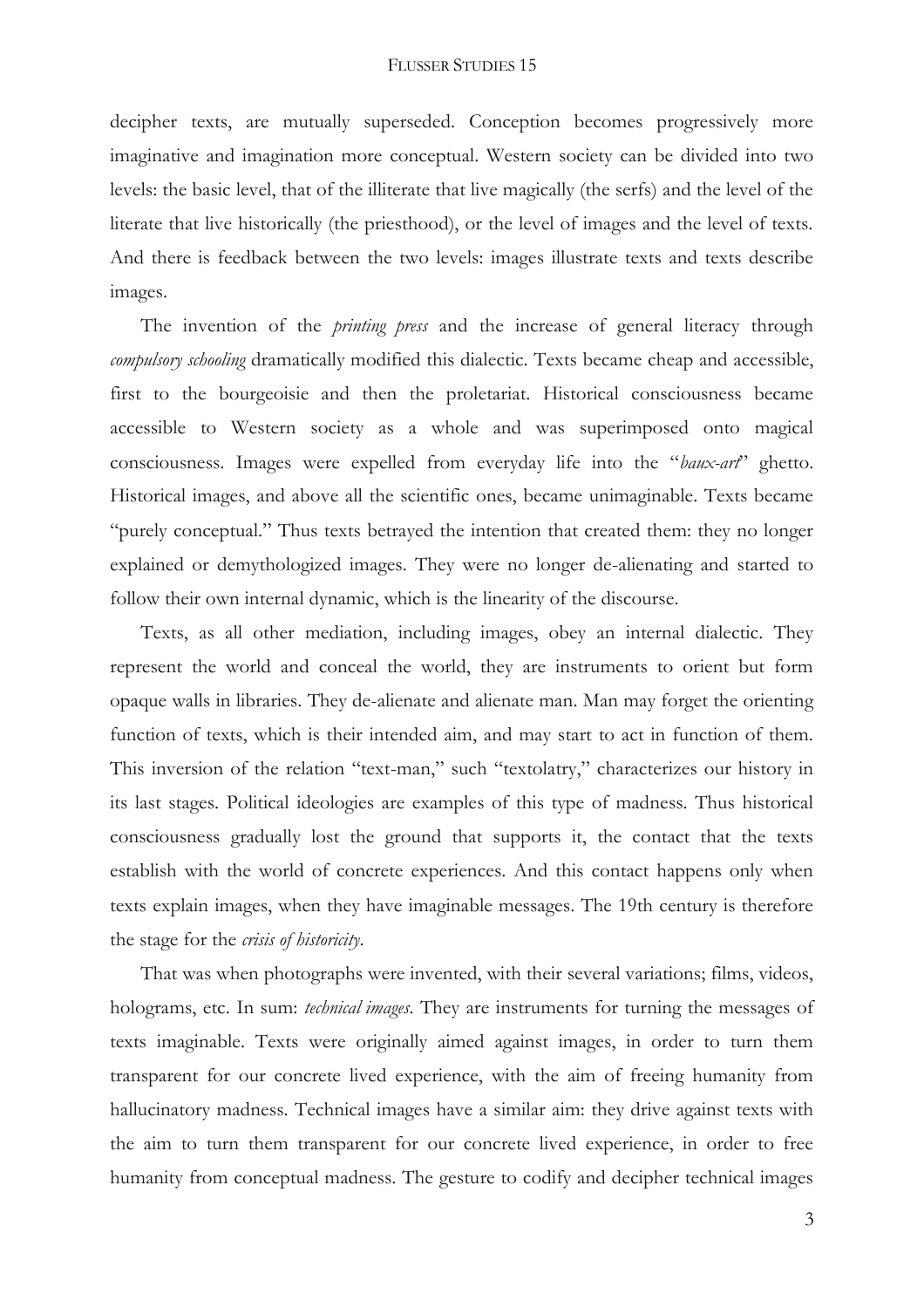## FLUSSER STUDIES 15

takes place at a level that is *one step* away from the level of writing and *two steps* away from the level of traditional images. This is the level of post-historical consciousness. This is a level that is still difficult to sustain. It is far too new in order for us to occupy it, unless for fleeting moments. We tend to constantly fallback into the level of historicity. We are, in relation to technical images, the same as the illiterate are in relation to texts.

Technical images are essentially different from traditional images. Traditional images are produced by *men* and technical images by *apparatus*. The painter places *symbols* onto a surface in order to mean a particular scene. Apparatus are black boxes that are programmed to devour *symptoms* of scenes and to spew out these symptoms in the form of images. Apparatus *transcode* symptoms into images. The apparatus' program derives from texts: for example from chemical and optical equations. So that apparatus transcode symptoms into images in function of texts. They are boxes that devour history and spew out post-history.

Technical images *pretend* that they are not symbolic like traditional images are. They pretend that they are symptomatic, "objective." The difference between a symbol and a symptom is that the symbol means something to whoever has knowledge of the consensus of such a meaning, while the symptom is causally linked to its meaning. The word "dog" symbolizes and the tracks on the ground symptomatize the animal. This pretension of technical images of being symptomatic or objective is fraudulent. In reality, apparatus *transcode symptoms into symbols*, and they do it in function of particular programs. The message of technical images must be deciphered, and such decoding is even more arduous than that of traditional images: the message is even more "masked."

The transcoding process done by apparatus may be observed with relative clarity in the case of *television*. This is a giant transcoding apparatus that irradiates images amphitheatrically. The individual TV apparatus are slots for their *output*, through which images are thrown into the private space. The apparatus as a whole also disposes of a slot for *input*, through which it devours symptoms and texts. The symptoms come in the form of tapes, covered with impressions caused by scenes, for example, videotapes. The texts come in two different forms. In the form of reports, scripts etc. that "describe" scenes, and in the form of programming, that in its turn is founded upon texts of scientific theories and ideologies. That is: the apparatus nourishes itself with symptoms and history on several levels. All of this serves as raw material for the apparatus. Inside the box that is